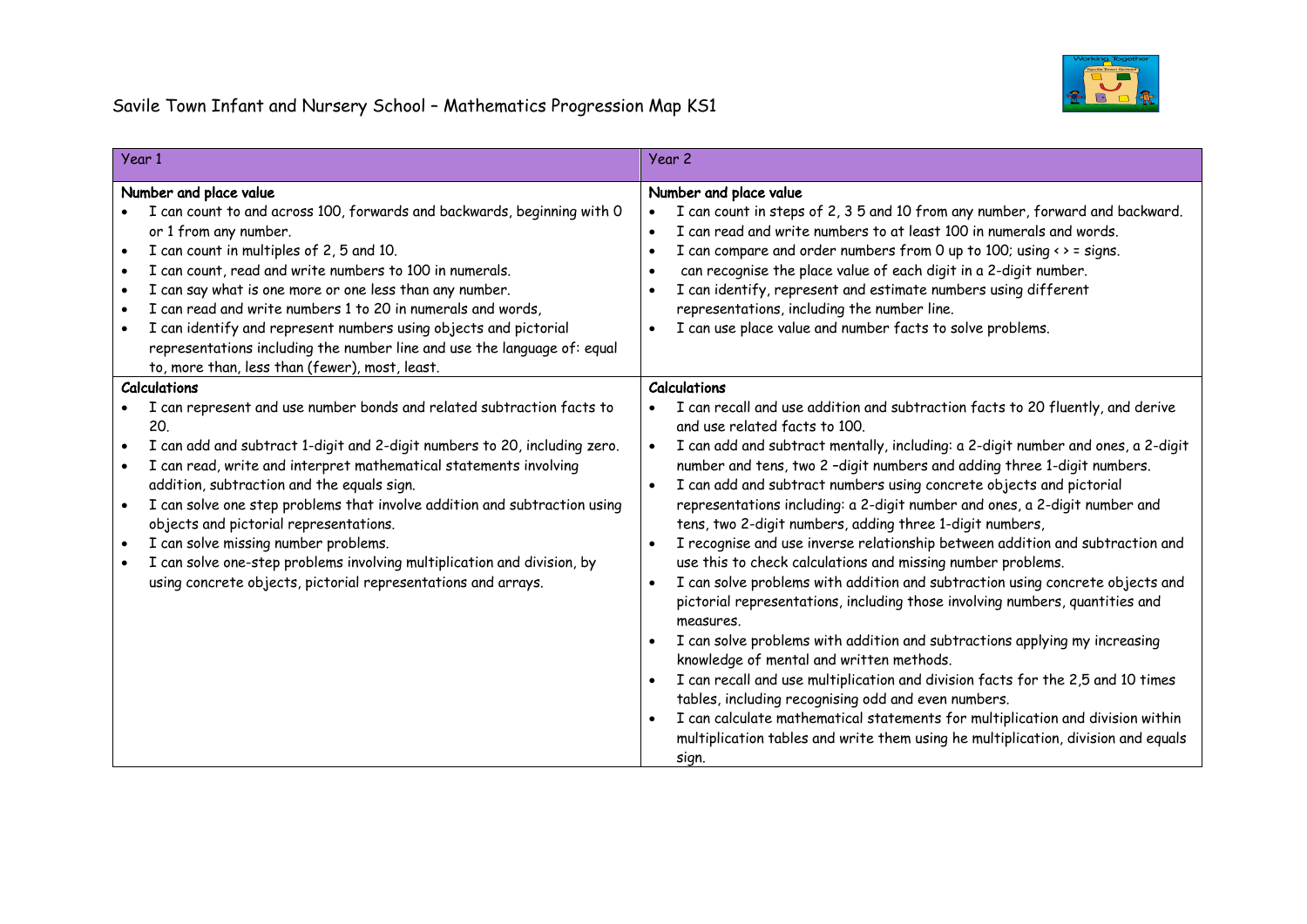

## Savile Town Infant and Nursery School – Mathematics Progression Map KS1

|                                                                                                | I can solve problems involving multiplication and division, using materials,<br>arrays, repeated addition, mental methods, and multiplication facts, including<br>problems in context.<br>I can show that addition of two numbers can be done in an order and<br>subtraction of one number from another cannot.<br>I can show that multiplication of two numbers can be done in any order and<br>division of one number by another cannot. |
|------------------------------------------------------------------------------------------------|--------------------------------------------------------------------------------------------------------------------------------------------------------------------------------------------------------------------------------------------------------------------------------------------------------------------------------------------------------------------------------------------------------------------------------------------|
| Fractions                                                                                      | <b>Fractions</b>                                                                                                                                                                                                                                                                                                                                                                                                                           |
| I can recognise, find and name a half of an object, shape or quantity.                         | I recognise, find, name and write fractions $1/3$ , $\frac{1}{4}$ , 2/4 and $\frac{3}{4}$ of a length,                                                                                                                                                                                                                                                                                                                                     |
| I can recognise, find and name a quarter of an object, shape or quantity.                      | shape, set of objects or quantity.                                                                                                                                                                                                                                                                                                                                                                                                         |
|                                                                                                | I can write simple fractions.                                                                                                                                                                                                                                                                                                                                                                                                              |
|                                                                                                | I recognise the equivalence of 2/4 and $\frac{1}{2}$ .                                                                                                                                                                                                                                                                                                                                                                                     |
| Measurement                                                                                    | Measurement                                                                                                                                                                                                                                                                                                                                                                                                                                |
| I can compare, describe and solve practical problems for lengths and                           | I can compare and order lengths, mass, volume/capacity and record the results                                                                                                                                                                                                                                                                                                                                                              |
| heights; mass/weight; capacity and volume; and time.                                           | using $\rightarrow$ < and =                                                                                                                                                                                                                                                                                                                                                                                                                |
| I can measure and begin to record lengths and heights; mass/weight;                            | I can choose and use standard units to estimate and measure length/height in                                                                                                                                                                                                                                                                                                                                                               |
| capacity and volume; and time.                                                                 | any direction in m and cm using rulers.                                                                                                                                                                                                                                                                                                                                                                                                    |
| I can recognise and know the value of different denominations of coins                         | I can choose and use standard units to estimate and measure temperature in                                                                                                                                                                                                                                                                                                                                                                 |
| and notes.                                                                                     | oC using thermometers.                                                                                                                                                                                                                                                                                                                                                                                                                     |
| I can tell the time to the hour.                                                               | I can choose and use standard unit to estimate and measure capacity in I and                                                                                                                                                                                                                                                                                                                                                               |
| I can tell the time to half past the hour.                                                     | ml using measuring vessels.                                                                                                                                                                                                                                                                                                                                                                                                                |
| I can draw hands on a clock face to show these times.<br>$\bullet$                             | I can recognise and use symbols for £ and p and combine amounts to make a                                                                                                                                                                                                                                                                                                                                                                  |
| I can sequence event in chronological order using language.                                    | particular value.                                                                                                                                                                                                                                                                                                                                                                                                                          |
| I can recognise and use language related to dates, including days, weeks,<br>months and years. | I can find different combinations of coins that equal the same amount of<br>money.                                                                                                                                                                                                                                                                                                                                                         |
|                                                                                                | I can tell and write the time to five minutes, including quarter past/to and                                                                                                                                                                                                                                                                                                                                                               |
|                                                                                                | draw the hands on a clock face to show these times.                                                                                                                                                                                                                                                                                                                                                                                        |
|                                                                                                | I can compare and sequence intervals of time.                                                                                                                                                                                                                                                                                                                                                                                              |
|                                                                                                | I know the number of minutes in an hour.                                                                                                                                                                                                                                                                                                                                                                                                   |
|                                                                                                | I know the number of hours in a day.                                                                                                                                                                                                                                                                                                                                                                                                       |
|                                                                                                | I can solve simple problems in a practical context involving addition and                                                                                                                                                                                                                                                                                                                                                                  |
|                                                                                                | subtractions of money of the same units, including giving change.                                                                                                                                                                                                                                                                                                                                                                          |
| Geometry - properties of shape                                                                 | Geometry - properties of shapes                                                                                                                                                                                                                                                                                                                                                                                                            |
| I can recognise and name common 2D shapes.                                                     | I can compare and sort common 2D shapes and everyday objects.                                                                                                                                                                                                                                                                                                                                                                              |
| I can recognise and name common 3D shapes.                                                     | I can compare and sort common 3D shapes and everyday objects.                                                                                                                                                                                                                                                                                                                                                                              |